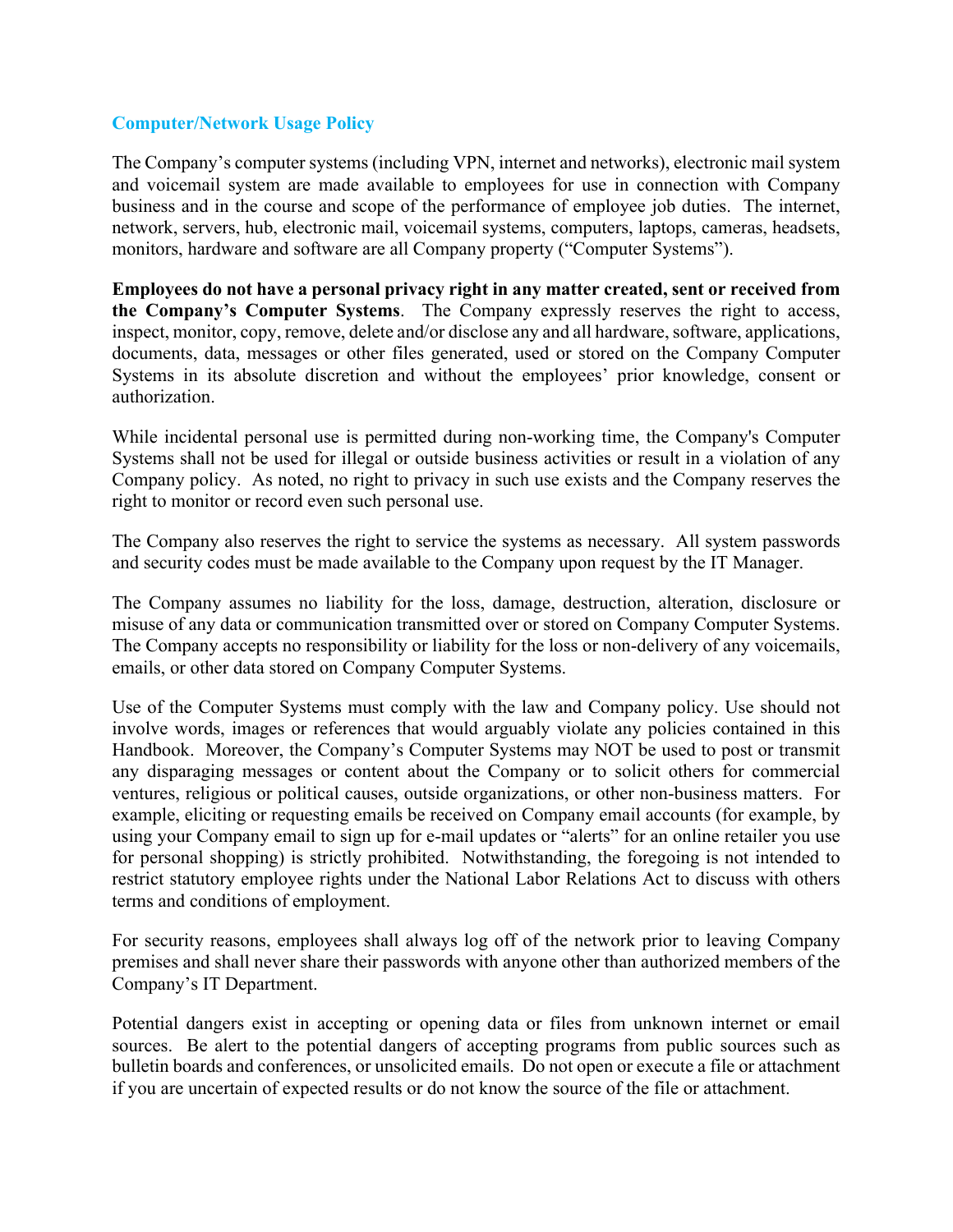Employee-users are prohibited from downloading any-non work productivity content from the internet or from external drives without prior written approval of the Company's IT Manager. Downloading of games or other applications is prohibited. Downloading of any executable files or programs, which change the configuration of the computer system, is prohibited. The employee-user should take extreme caution when downloading files from the internet. All files or software should be passed through virus protection programs prior to use. Failure to detect viruses could result in corruption or damage to files and/or unauthorized entry into the Company's network.

If the employee finds that any damage occurred as a result of downloading files, the incident must be reported immediately to your supervisor. The intentional introduction of any virus-containing program or code is grounds for immediate termination, and may be grounds for criminal action. Any employee receiving a prompt or message stating that the Company software system has detected a potential virus must contact the IT Department immediately.

When downloading materials from the internet, most information is subject to copyright or other intellectual property right protection. Therefore, nothing may be copied or downloaded from the internet for use within the Company unless express permission to do so is stated by the material owner. Similarly, the Company's electronic mail system may not be used to send (upload) or receive (download) copyrighted materials or Company confidential information (as defined in this handbook) without prior written authorization from the Company's IT Department.

The Company purchases and licenses the use of various computer software for business purposes and does not own the copyright to this software or its related documentation. Employees may only use software on local area networks or on multiple machines according to the software license agreement. The Company prohibits the illegal duplication of software and its related documentation to personal laptops or devices. Downloading of music, movies, images, etc. from the internet is not allowed.

When uploading materials to the internet, ensure that any Company copyrighted documents transferred via the internet clearly indicate our Company as holder of the copyright.

Materials distributed over the internet in the form of shareware or freeware, often come with express requirements or limitations attached (for example, not to be used for commercial purposes; cannot charge others for use or distribution; subject to a copyright or attribution notice being affixed to each copy, must distribute source code, etc.) If there are such terms applied, you must read and understand them before downloading the software, and make a copy of the terms if possible. If you think that the Company will not be able to comply with any part of the terms, do not download the material. Any time you are unsure about the meaning of the restrictive language or have questions about it, you should contact your supervisor to review it before downloading or using the material.

Employees must seek assistance and approval from their supervisor before incorporating anything downloaded from the internet (or any external online service) into material the Company intends to distribute externally.